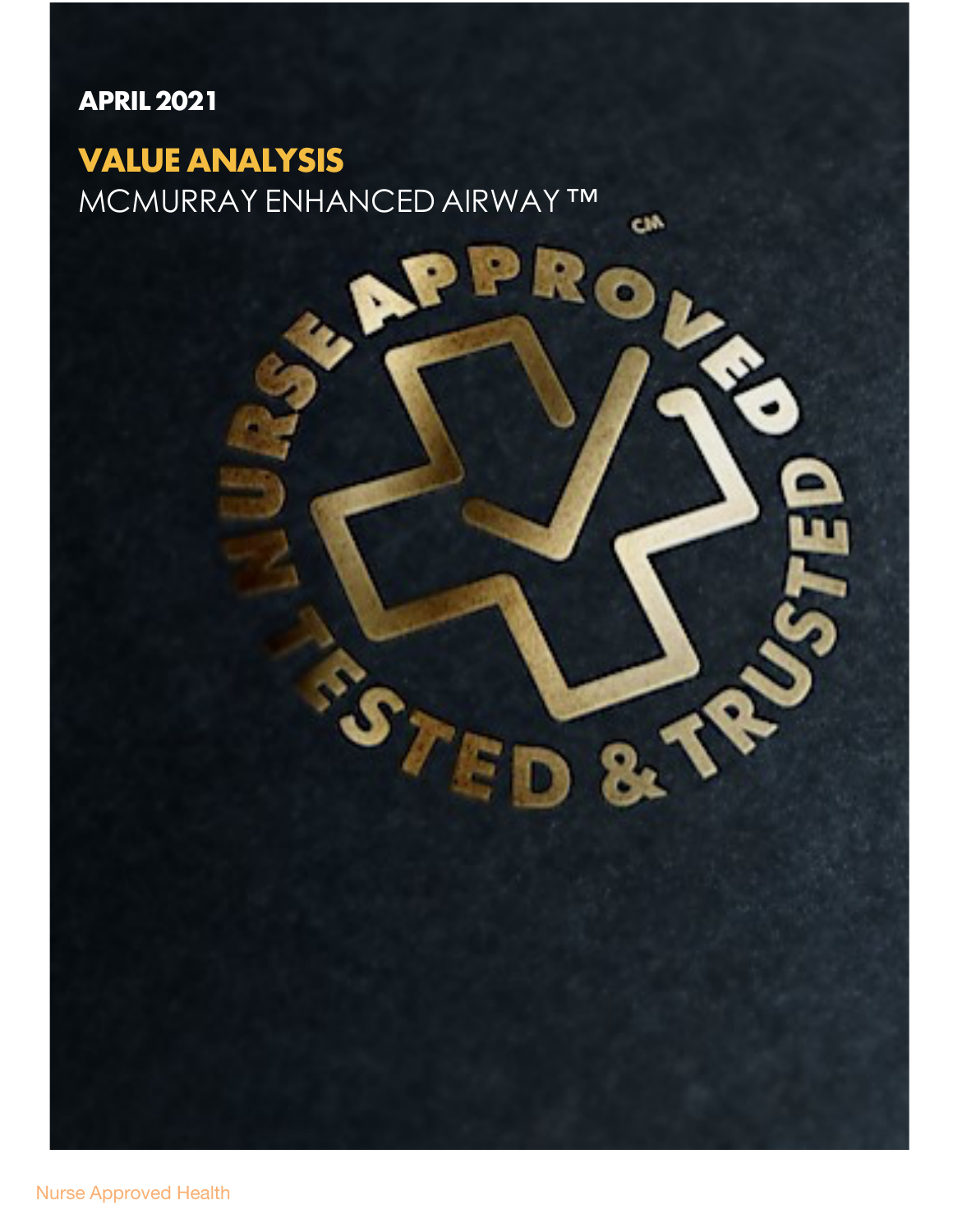## *W* NURSE APPROVED **MCMURRAYENHANCEDAIRWAYVALUEANALYSIS**

## EXECUTIVE SUMMARY

The McMurray Enhanced Airway (MEA) is a new airway management device designed by an anesthesia expert to quickly and effectively open obstructed airways during anesthesia orcardiopulmonary resuscitation, preventing adverse events or death due to lack of oxygen and ventilation. Existing airway equipment has not evolved significantly over the last 100 years despite changes in the anatomical structures of patients' palates (redundant tissue) leaving a void in effective airway management. Unlike the limitations associated with legacy airway management products, the MEA's unique design stents open the unconscious patient's airway beyond the tongue supporting spontaneous breathing, oxygenation and ventilation.

Outcomes from inadequate ventilation and oxygenation are the most reported closed claims for sedation between 2003 and 2012 yet were found to be preventable. The challenges of keeping the upper airway open, particularly during deep sedation cases, has led to workarounds, either by adapting airway tools meant for other uses (e.g., using nasalairways orally) or requiring additional physical positioning maneuvers like chin lift and jaw thrust. Due to these workarounds or adaptions of tools, patients often emerge from anesthesia with sore and bruised jaws and chins, or dental and palate injuries that can linger for days or cause permanent damage. Healthcare professionals often need to hold patients' heads in position for the duration of the procedure and into recovery, sustaining hand fatigue trying to keep the airway open. The MEA effectively addresses the gap in oral airway management by replacing the need for sustained chin lifts, jaw thrusts or use of the nasal airway orally. The purpose of the MEA Value Analysis was to obtain CRNA expert reviews of the use, safety, and preference of the MEA device.

### **VALUE ANALYSIS BY CERTIFIED REGISTERED NURSE ANESTHETISTS (CRNA)**

Procedure: Certified Registered Nurse Anesthetist (CRNA) Experts (from different geographic areas and surgical facilities) with at least 5 years experience working in an Operating Room as a CRNA/anesthesia expert were recruited by Dr. McMurray to participate in the Nurse Approved Value Analysis of the McMurray Enhanced Airway (MEA). The Certified Registered Nurse Anesthetists Experts agreed to complete a brief onboarding survey, a one-hour interview, the Nurse Expert Quality Standard Index (NEQSI)©, and consent to use their information and name. The onboarding survey gathered demographic information, and participants signed consents to participate and authorize recording and use of the interviews. Each Focus Group session used a Zoom platform for a one-hour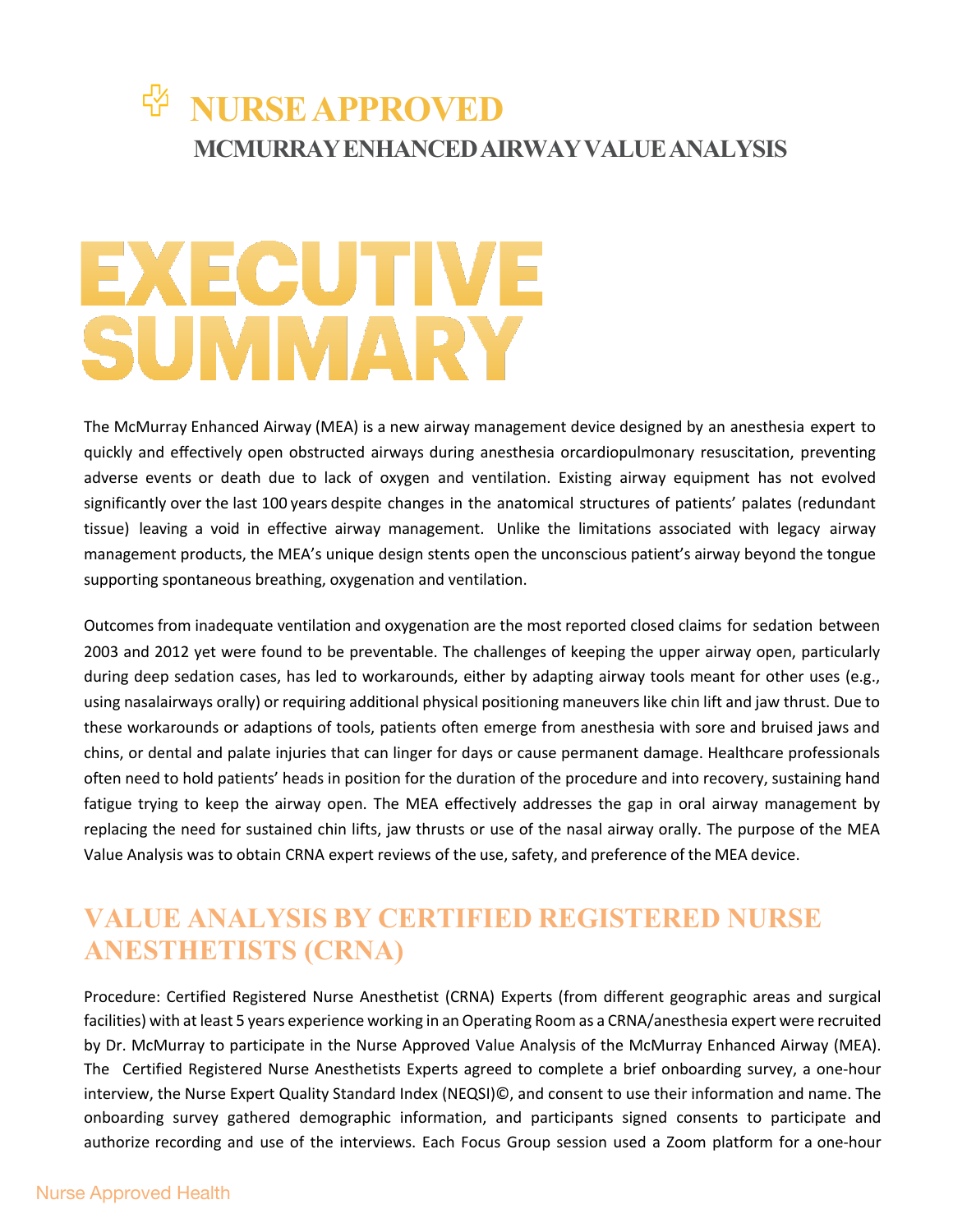interview of the CRNA Experts about the Usability, Safety, and Preference domains associated with use of the McMurray Enhanced Airway (MEA). Nurse Approved identified five CRNA experts to participate in the value analysis.

A mix method approach was chosen to provide in-depth, valid, reliable, credible qualitative and quantitative data for rigorous results using focus groups and survey questions.<sup>1</sup> The sample of five highly experienced Nurse Anesthesiologists/CRNAs were selected to develop in-depth assertions about how the MEA works in practice.<sup>2</sup> The sample size was small but provided a deep reach into the practice of using the MEA device. Of the five selected CRNA Experts, the group had cumulative experience of 97 years (mean 19.4 yrs.; range 2-26 yrs.) as practicing Nurse Anesthesiologists. In the prior month, the CRNA Experts spent an average of 30.4 hours per week in the operating room and completed an average of 19 surgeries (range 12-21) in atypical week. The CRNA Experts reported that 10- 75% of their surgical cases per week presented special ventilation challenges specifically related to sleep apnea, obesity, and facial surgeries. All CRNA Experts used the MEA tool at least three times a week and often in more than a third of their cases. Other devices used to ventilate patients for surgery included patient positioning, oral pharyngeal airway (OPA) also known as an oral airway, nasal pharyngeal airway (NPA) also known as a nasal airway, Laryngeal Mask Airway (LMA), and endotracheal tube (ETT). (See below for a table summarizing the CRNA Experts experience).

Leaders of the focus group sessions were Dr. Roxanne McMurray, DNP, APRN, CRNA, founder of McMurray Medical Group LLC; Rebecca Love, MS, RN, NP, FIEL, Chief of Innovation for Nurse Approved LLC; and Nancy Hanrahan, Ph.D., RN FAAN, Chief Scientist of Nurse Approved LLC. The focus groups were divided into 3 sessions to accommodate the CRNA Experts busy schedules. Surveys were taken before and after the focus groups.

#### **INTERVIEW QUESTIONS**

- 1. "Tell us how you Use the MEA"
	- a. Name the patient conditions that work best for the MEA use.
	- b. What criteria do you use to choose the MEA?
	- c. What do you like about the MEA?
	- d. What don't you like about the MEA?
	- e. Describe how the MEA saves you time.
	- f. What patient benefits do you notice by using the MEA?
	- g. What are the facility benefits of using the MEA?
- 2. "Tell us about Safety and the MEA"
	- a. Describe a case where you had a failure of ventilation. Would the MEA have been helpful, or was the MEA helpful? How?
	- b. Name three significant patient outcomes you achieved using the MEA.
	- c. Name potential adverse effects using the MEA.
	- d. If you could change one thing about the MEA, what might it be?
- 3. Preference. Tell us how the MEA compares with other airway devices?
	- a. Name three features about the MEA that you appreciate.
	- b. Would you recommend the MEA to colleagues?
	- c. With ventilation and airway challenges, how doesthe MEA compare withother airway devices to improve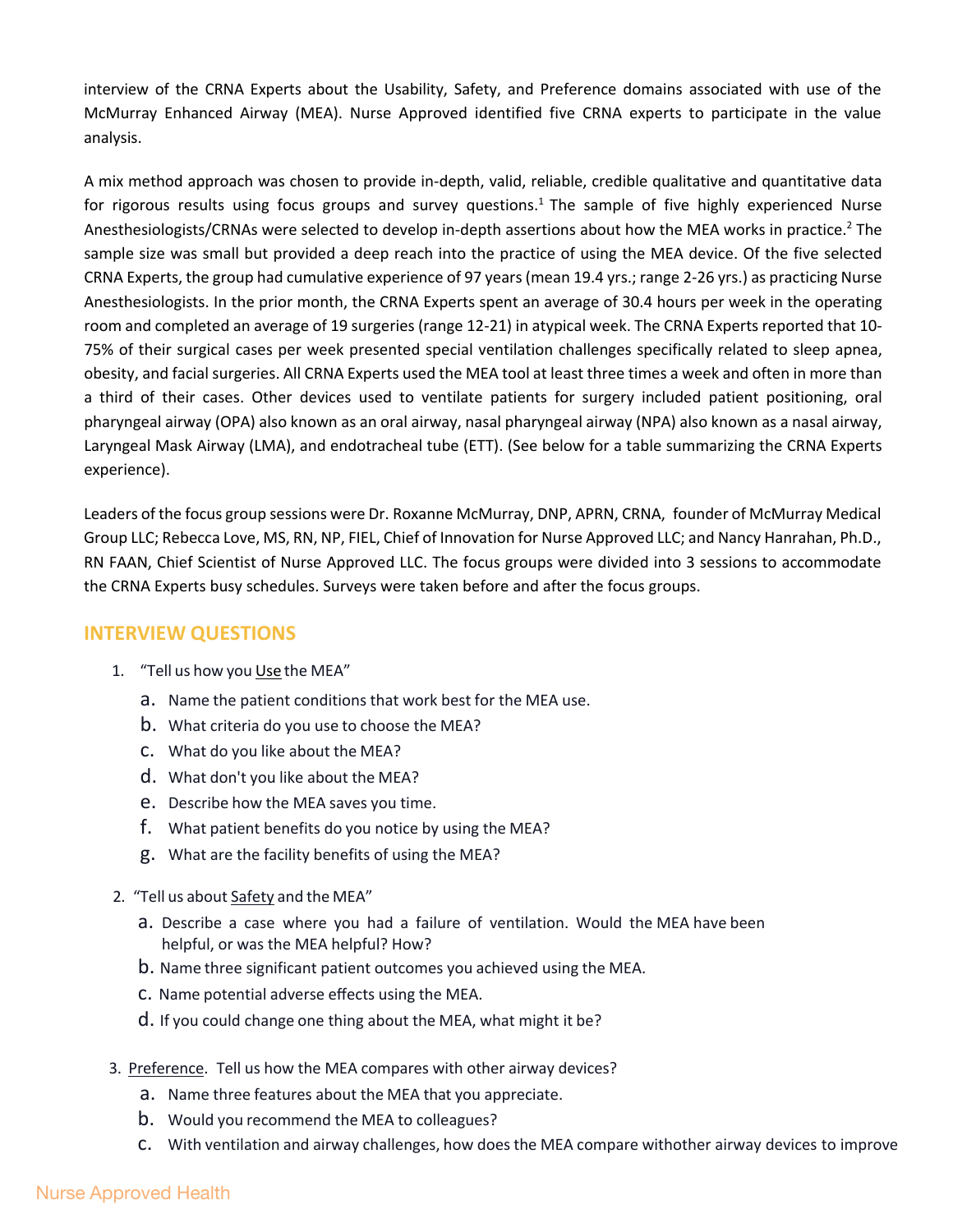airway outcomes?

The Zoom meetings were transcribed, and video recordings were made and distributed to Dr. Roxanne McMurray. Below are key comments by the Nurse Anesthetist Experts in the domains of Usability, Safety, and Preference.

#### **TABLE OF CRNA BACKGROUNDS & EXPERTISE**

| ONBOARDING SURVEY OF CRNA EXPERTS FOR<br>THE MCMURRAY ENHANCED AIRWAY REVIEW |              |              |            |                            |                              |                                                                                                                                                          |                                                                                       |                                                                                                                                 |                                                                                               |                                                                                                                   |
|------------------------------------------------------------------------------|--------------|--------------|------------|----------------------------|------------------------------|----------------------------------------------------------------------------------------------------------------------------------------------------------|---------------------------------------------------------------------------------------|---------------------------------------------------------------------------------------------------------------------------------|-----------------------------------------------------------------------------------------------|-------------------------------------------------------------------------------------------------------------------|
| ID                                                                           | <b>TITLE</b> | <b>STATE</b> | <b>ZIP</b> | Years<br>as a<br><b>RN</b> | Years<br>as a<br><b>CRNA</b> | In the past<br>month,<br>how many<br>hours in a<br>typical 40-<br>hour work<br>week have<br>you spent<br>in the<br>operating<br>room as a<br><b>CRNA</b> | How<br>many<br>surgeries<br>do you<br>complete<br>in a<br>typical 40<br>work<br>week? | <b>Estimate the</b><br>percent of<br>your surgical<br>cases per<br>week that<br>present<br>special<br>ventilation<br>challenges | How likely<br>are you to<br>use the<br><b>MEA to</b><br>ventilate<br>patients for<br>surgery? | <b>Other devices</b><br>used                                                                                      |
| $\mathbf{1}$                                                                 | <b>CRNA</b>  | MN           | 55387      | $\overline{9}$             | 5                            | 25                                                                                                                                                       | 12                                                                                    | 75%                                                                                                                             | A fewtimes a<br>week                                                                          | <b>OPA</b><br><b>LMA</b>                                                                                          |
| $\overline{2}$                                                               | <b>CRNA</b>  | SC           | 29926      | 22                         | 22                           | 40                                                                                                                                                       | 20                                                                                    | 30%                                                                                                                             | A few times a<br>week                                                                         | Nasal Cannula<br><b>OPA</b><br><b>NPA</b><br><b>LMA</b><br><b>ETT</b>                                             |
| $\overline{3}$                                                               | <b>CRNA</b>  | IA           | 51601      | $\overline{2}$             | 46                           | 25                                                                                                                                                       | 21                                                                                    | 15%                                                                                                                             | A few times a<br>week                                                                         | Nasal Cannula<br><b>LMA</b><br><b>ETT</b>                                                                         |
| $\overline{4}$                                                               | <b>CRNA</b>  | MN           | 56387      | 26                         | 17                           | 30                                                                                                                                                       | 20                                                                                    | 40%                                                                                                                             | A few times a<br>week                                                                         | Natural Airway<br>Chin lift<br>OPA<br><b>NPA</b><br><b>MEA</b><br><b>LMA</b><br><b>ETT</b><br>Mask<br>Ventilation |
| 5                                                                            | <b>CRNA</b>  | <b>MN</b>    | 55330      | 14                         | $\overline{7}$               | 32                                                                                                                                                       | 20                                                                                    | 10%                                                                                                                             | A few times a<br>week                                                                         | <b>OPA</b><br><b>NPA</b><br>Patient<br>positioning                                                                |



#### **Comments from Anesthesia Experts**

*+ "I won't do a case without having the MEA within hand's reach…Because it bails me out of unforeseen situations. Whether it's in OB, whether it's in ER, whether it's in the CT scan room."*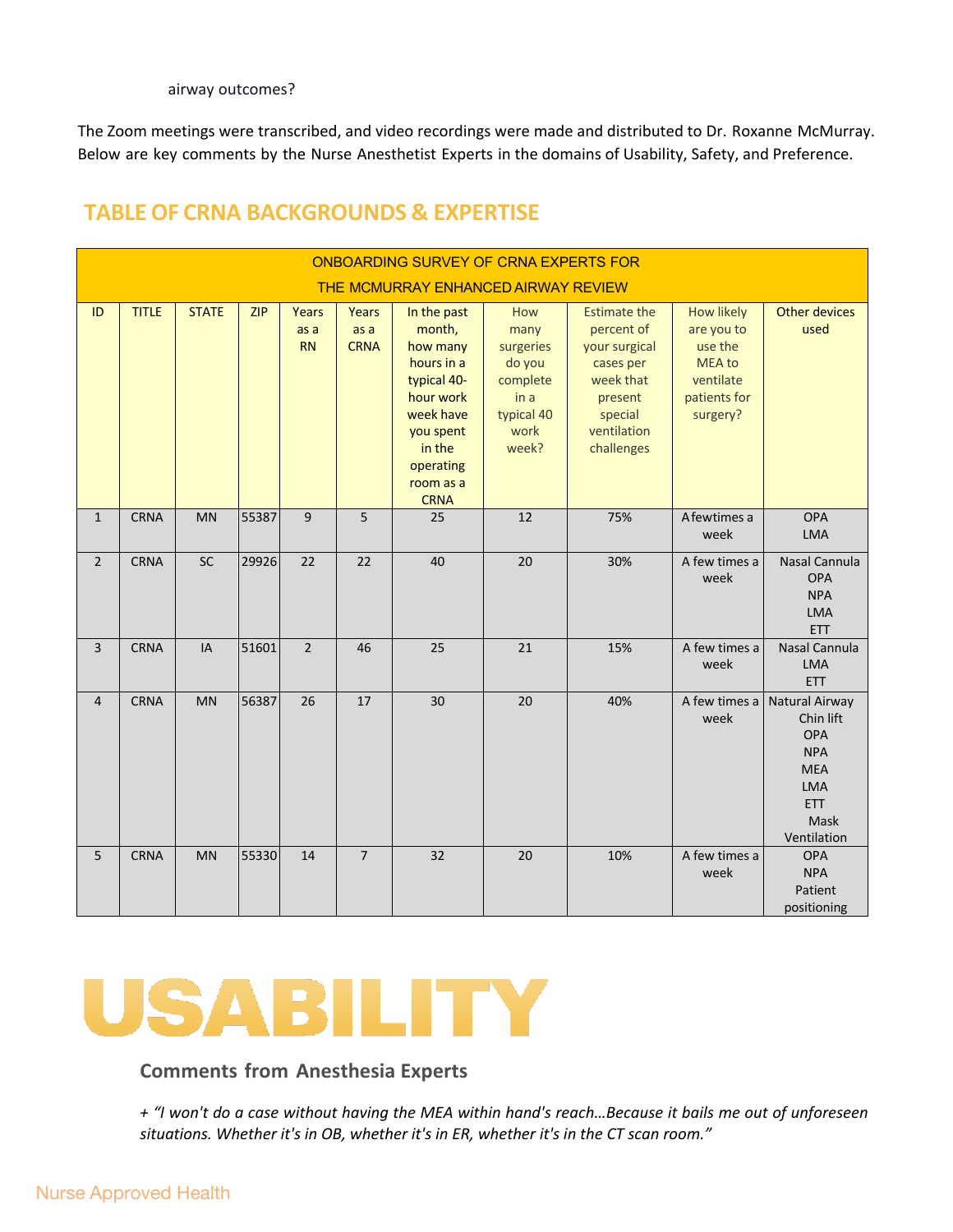*+ "It's just so simple and easy. It's not intrusive at all to the patient, whatsoever. No matter if they're a sleep apnea patient or a young adult and at the end of the case all of a sudden you need a little bit of extra sedation to get them under control and the airway becomes obstructed. Slip the MEA in, boom, you're doing fine and have a patent airway."*

*+ "I carry the MEA in my pocket because you never know when it might save someone's life! Recently, I used the MEA in ICU for a GI bleed. Upon arrival, the patient wasn't ventilating well, very ill. Since we couldn't intubate due to DNI order, I popped the MEA device in, hand ventilated them up, which allowed us to do the case to stop the bleed. The MEA allowed the patient to be discharged from the hospital and was instrumental in saving that man's life actually."*

*+* "*The MEA revolutionized how we manage the airway without having to go further down our airway algorithm and keep patients in a safe place. I feel, the oral airways that we are so used to using, that we trained on initially, have their limitations. I especially find patients that have a very long chin to jawbone, I can't see behind the tongue, the MEA displaces tissue better. I'm able to utilize this in patients that I wouldn't be able to use an oral airway as effectively."*

*+ " It's so easy. Put it in your pocket to have it with and pull it out when needed. It's nice to have as a backup or even a first line. It's just so easy, as you wait to set up the other equipment like the GlideScope or other airway supplies.*"

+ *"Algorithm for application of the MEA: If they're obstructing, start with opening the airway with a chin lift/ jaw thrust. Next, increase the oxygen level if the oxygen saturation is on the lower side based on their baseline round 90%- 94% SpO2. At that point, if they are still obstructing, use a device like an airway: an oral airway, nasal airway, or MEA to create a patent airway. If saturations are not maintained with oxygen and airway device, next apply positive pressure ventilation with the MEA and anesthesia circuit or Ambu bag or mask and anesthesia circuit or Ambu bag. The next step would be placing a LMA or intubating to support the airway."*

*+ "I think the MEA saves time especially when it's an unusual situation. But in any situation, it's time saving because you don't need another set of hands and you don't have to wait or delay anything. You may be the only person in the hospital with advanced airway skills. If you have to wait for somebody else to come to help, or delay a procedure, especially with a child...using the MEA can help make that hard decision. Keeping the patient in the ER versus going to the OR, using the MEA to keep the airway open, saves time and money-that's amazing, in my opinion."*



#### **Comments from Anesthesia Experts**

*+ "Facial Plastics and potential fires in the operating room or on the patient are higher undersedation/Monitor Anesthesia Care (MAC). The fire risk is especially high if there's a surgical procedure above the xiphoid or midnipple line and in close proximity to the surgeon's cautery with oxygen diffusion present. To minimize oxygen diffusion, we resort to placing a LMA or intubating. With the MEA, one can utilize a deep MAC and keep the fire risk still low, without having the oxygen near the cautery. The MEA keeps the oxygen closer to the lungs and not blowing around outside the mouth or nose. When you have something to burn (fuel), combustible* oxygen, and an ignition source close together, the fire risk increases. Operating room fires are a low occurrence *but a high liability payout."*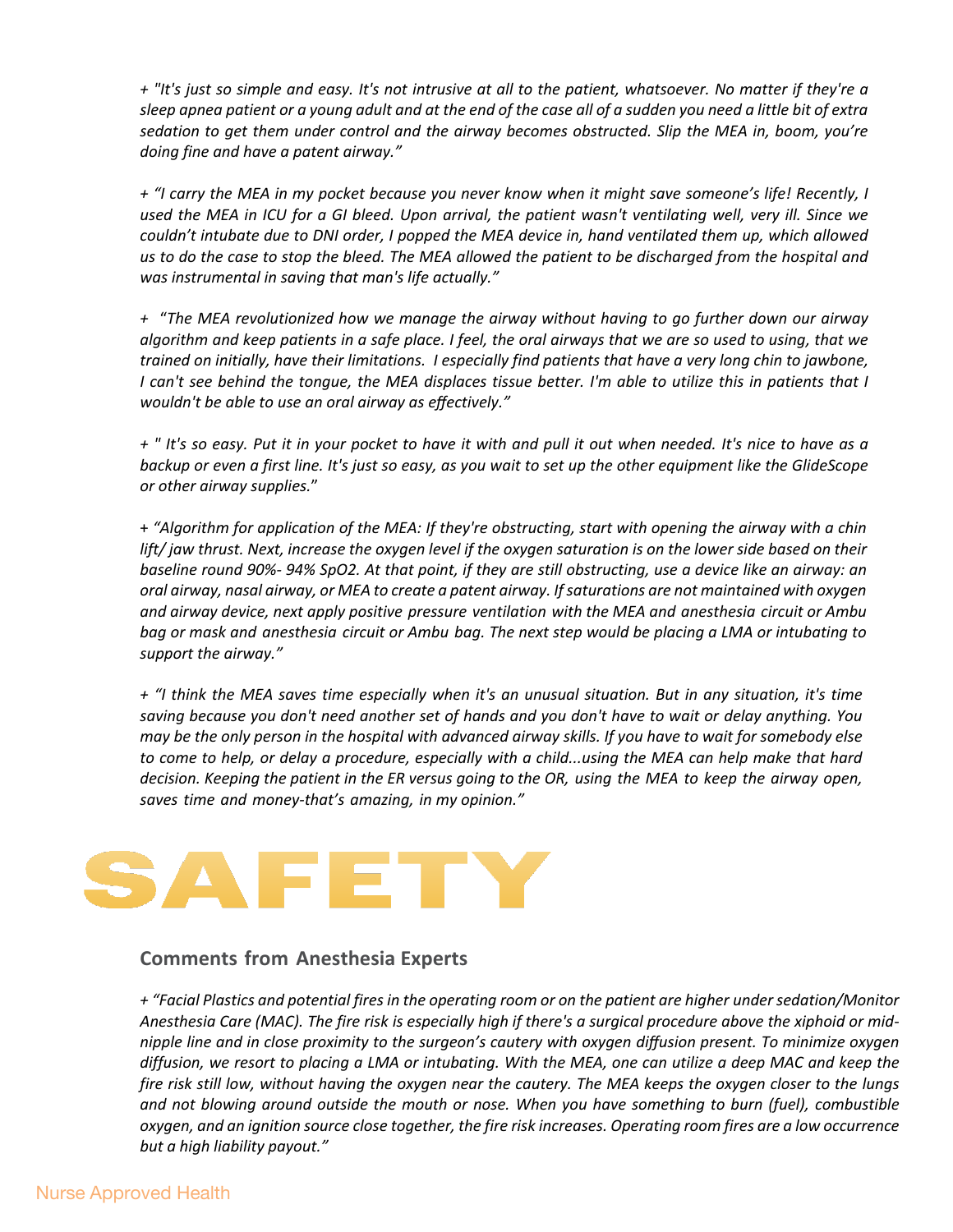+ "For some procedures, the surgeons are right up by the airway with cautery. For fire safety reason, *throughout the case we go on and off with the oxygen whenever cautery is used with a nasal cannula or oxygen mask. It is great to use theMEA to connect directly to the circuit to keep our oxygen flows from leaking into the surgical field…Using the MEA we cut O2 leakage from 67% down to almost room air 21%. And it's awesome. The MEA can help to reduce the fire risk under MAC."*

+ "I did an IRB approved study at my facility in the surgery center. We utilized 60+ MEAs and compared *them to traditional oral pharyngeal or nasal pharyngeal airways at alleviating obstruction in two situations. One was with deep sedation and the other after deep extubation to facilitate room turnover. The PACU, RNs* would be holding a lot of jaws to alleviate obstruction because people were deeply anesthetized. I noticed that they were often holding the jaw with an oral airway in place. I wanted to see if the McMurray airway would be better at opening the airway. We had the CRNAs fill out a survey whether the patient needed a jaw lift or not with the MEA. We had great results: It was significantly true for deep sedation *and it was significant for deep extubation that the patient didn't needed a jaw lift with the MEA. The CRNAs love the MEAs so much."*

+ "We had a patient that was a post cervical spine surgery that had some swelling in the recovery room. Since *the patient was in a hard collar you cannot manipulate the neck to do airway management and also the surgeon did not want us to manipulate the neck and risk putting the patient through a redo surgery. However, the patient was not breathing well and obstructing their airway. We were contemplating intubation.*  So, we put the MEA device in, the patient was able to breathe with ease and we didn't have to manipulate *their head and neck or remove the hard collar. The MEA was another save!"*

## PREFERENCE

#### **Comments from Anesthesia Experts**

+ "I think the biggest advantage of the MEA is for deep MAC. People ask for them. People call for them. *They get upset when someone takes the last one."*

*+ "I like the fit of the nasal pharyngeal airway, and that's why I like the MEA because it's longer like the nasal pharyngeal. It goes farther back than the oral airway. The oral airway, all it does is curve and pull the tongue forward and out of the way. But if the oral airway is not exactly the right size, the airway still obstructs. The oral airway doesn't create a conduit like the MEA to open the airway to keep patients breathing."*

*+ "The problem is the nasal airway device is soft and when placed orally the patient can bite it, swallow or inhale it. I have heard of patients inhaling the nasal airway…it can be life threatening. With the MEA we have this nice bite block and flange. You can connect the MEA with the circuit which you can't do with the nasal airway."*

**Added question: Is the number and the amount of medication that you give a patient using an MEA differentfrom perhaps when using an LMA or ETT with general anesthesia?** 

*+ "Yeah…we can run them as light as they'll tolerate to keep the airway in place under MAC anesthesia. We have a huge population of geriatric patients or just unhealthy patients overall that physiologically can tolerateMAC much better than they would tolerate a general anesthetic. The MEA is just the tool we need to keep them breathing and safe."*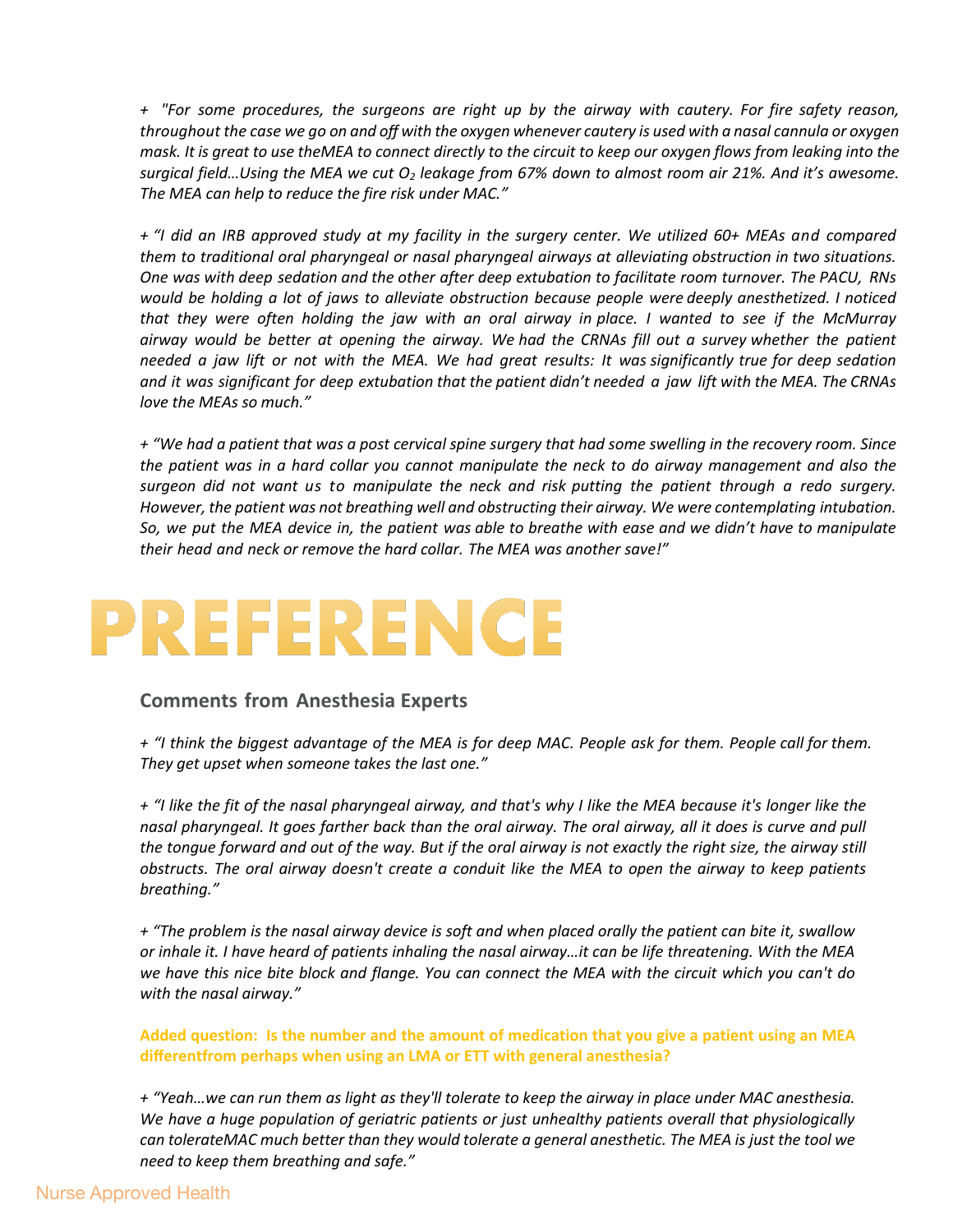*+ "When the patient is hard to mask ventilate, attach the MEA to the circuit and ventilate. You don't have to change anything other than attaching the circuit and applying positive pressure. If you can't ventilate* 

*and I'm heading toward intubation, I would try using the MEA first. The MEA saves time and you don't need another set of hands. "*

#### **Would you recommend the MEA to colleagues?**

*+* !*Absolutely. I have students use it a lot too, just to get them exposed to it early on in their career."*

*+ "Everybody knows about putting the nasal airway in the mouth, so it is easy to understand its utility and how easy it is to use. We like that it has a connector to connect to the anesthesia circuit or Ambu bag to apply positive pressure ventilation. I really like to point that out to people."*

| NURSE EXPERT QUALITY STANDARD INDEX<br><b>©:MCMURRAY ENHANCED AIRWAY</b>                 |                   |                       |                   |                       |                       |              |  |  |
|------------------------------------------------------------------------------------------|-------------------|-----------------------|-------------------|-----------------------|-----------------------|--------------|--|--|
|                                                                                          | CRNA <sub>1</sub> | CRNA <sub>2</sub>     | CRNA <sub>3</sub> | CRNA4                 | <b>CRNA5</b>          | <b>Score</b> |  |  |
| The product<br>satisfies a need I<br>have in my airway<br>expert role                    | Very Satisfied    | <b>Very Satisfied</b> | Satisfied         | <b>Very Satisfied</b> | <b>Very Satisfied</b> | 20           |  |  |
| This product<br>would be an<br>important airway<br>tool for my daily<br>responsibilities | Strongly<br>agree | Agree                 | Agree             | Strongly<br>agree     | Strongly<br>agree     | 20           |  |  |
| I feel confident my<br>colleagues would<br>understand the<br>value in this<br>product    | Strongly<br>agree | Strongly<br>agree     | Agree             | Strongly<br>agree     | Strongly<br>agree     | 20           |  |  |
| The product<br>benefits are<br>easy to explain                                           | Strongly<br>agree | Strongly<br>agree     | Agree             | Strongly<br>agree     | Strongly<br>agree     | 20           |  |  |
| It is easy to<br>understand<br>product use<br>cases                                      | Strongly<br>agree | Strongly<br>agree     | Agree             | Strongly<br>agree     | Strongly<br>agree     | 20           |  |  |
| I feel<br>confident<br>adding this<br>product as<br>partof my<br>practice                | Strongly<br>agree | Strongly<br>agree     | Agree             | Strongly<br>agree     | Strongly<br>agree     | 20           |  |  |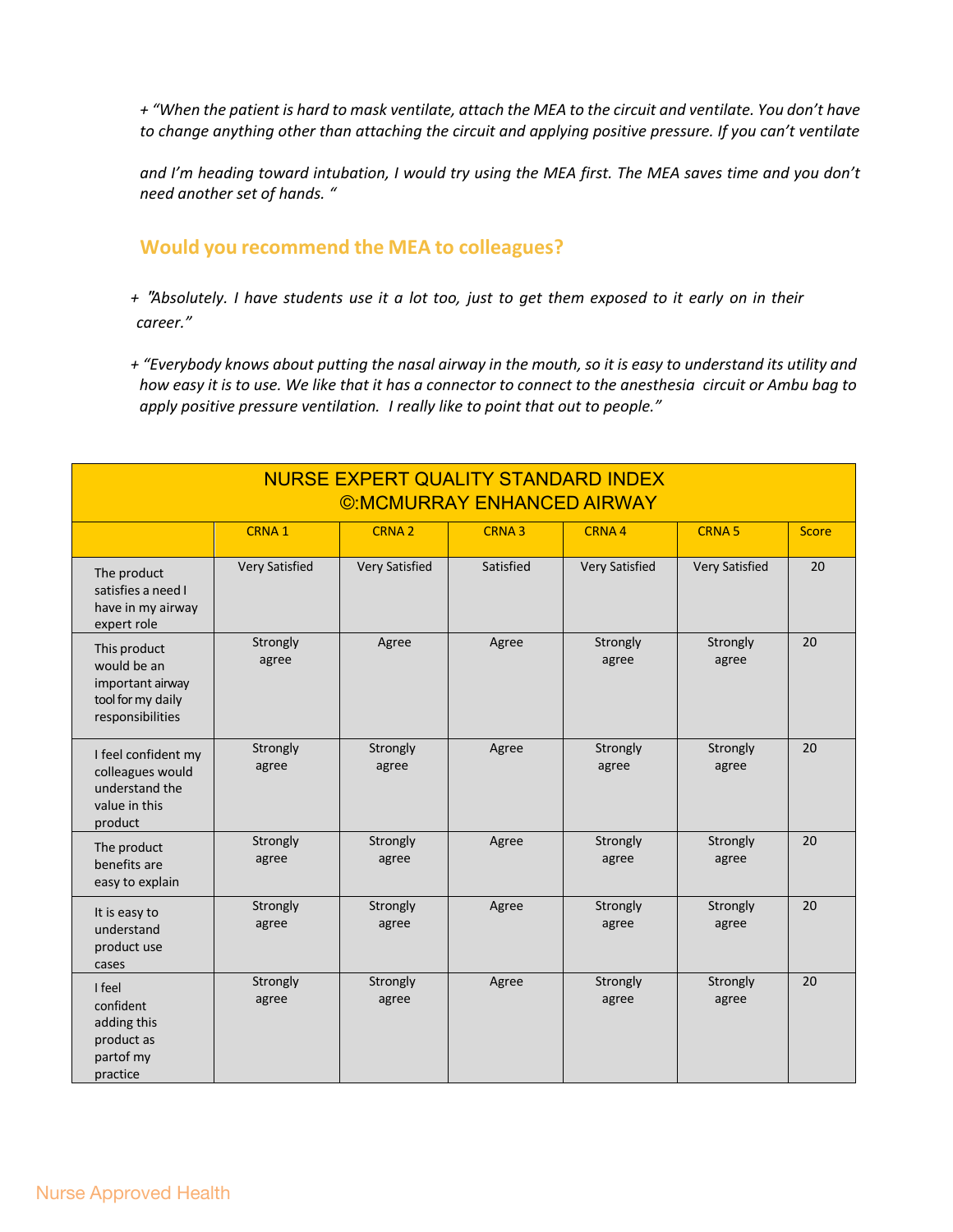| NURSE EXPERT QUALITY STANDARD INDEX<br><b>©:MCMURRAY ENHANCED AIRWAY</b>                       |                                       |                   |                   |                      |                      |              |  |
|------------------------------------------------------------------------------------------------|---------------------------------------|-------------------|-------------------|----------------------|----------------------|--------------|--|
|                                                                                                | CRNA <sub>1</sub>                     | CRNA <sub>2</sub> | CRNA <sub>3</sub> | CRNA4                | <b>CRNA5</b>         | <b>Score</b> |  |
| This product<br>addresses risk<br>and exposure<br>associated with<br>current airway<br>aspects | Strongly<br>agree                     | Strongly<br>agree | Neutral           | Strongly<br>agree    | Strongly<br>agree    | 19           |  |
| There are<br>situations<br>where this<br>product would<br>not be safe for<br>use               | Disagree                              | Agree             | <b>Disagree</b>   | <b>Disagree</b>      | <b>Disagree</b>      | 20           |  |
| I am worried<br>about<br>unforeseen<br>risks associated<br>with this<br>product                | Strongly<br>disagree                  | Disagree          | <b>Disagree</b>   | Strongly<br>disagree | Strongly<br>disagree | 20           |  |
| This product is<br>better than<br>current options                                              | Strongly<br>agree                     | Agree             | <b>Neutral</b>    | Strongly<br>agree    | Strongly<br>agree    | 20           |  |
| I would like to<br>be able to use<br>this product in<br>my daily<br>practice                   | Strongly<br>agree                     | Strongly<br>agree | <b>Neutral</b>    | Strongly<br>agree    | Strongly<br>agree    | 18           |  |
| I would<br>recommend<br>thisproduct to<br>my colleagues<br>with<br>confidence                  | Strongly<br>agree                     | Strongly<br>agree | Agree             | Strongly<br>agree    | Strongly<br>agree    | 20           |  |
| The product<br>pricing seems<br>fair and<br>reasonable                                         | Agree                                 | Strongly<br>agree | Neutral           | Agree                | Agree                | 18           |  |
| The design of<br>the product is<br>appealing                                                   | Strongly<br>agree                     | Agree             | Agree             | Strongly<br>agree    | Strongly<br>agree    | 20           |  |
|                                                                                                |                                       |                   |                   |                      | <b>Total Score</b>   | 295          |  |
|                                                                                                | NURSE EXPERT QUALITY STANDARD INDEX © |                   |                   |                      | Percentile           | 98%          |  |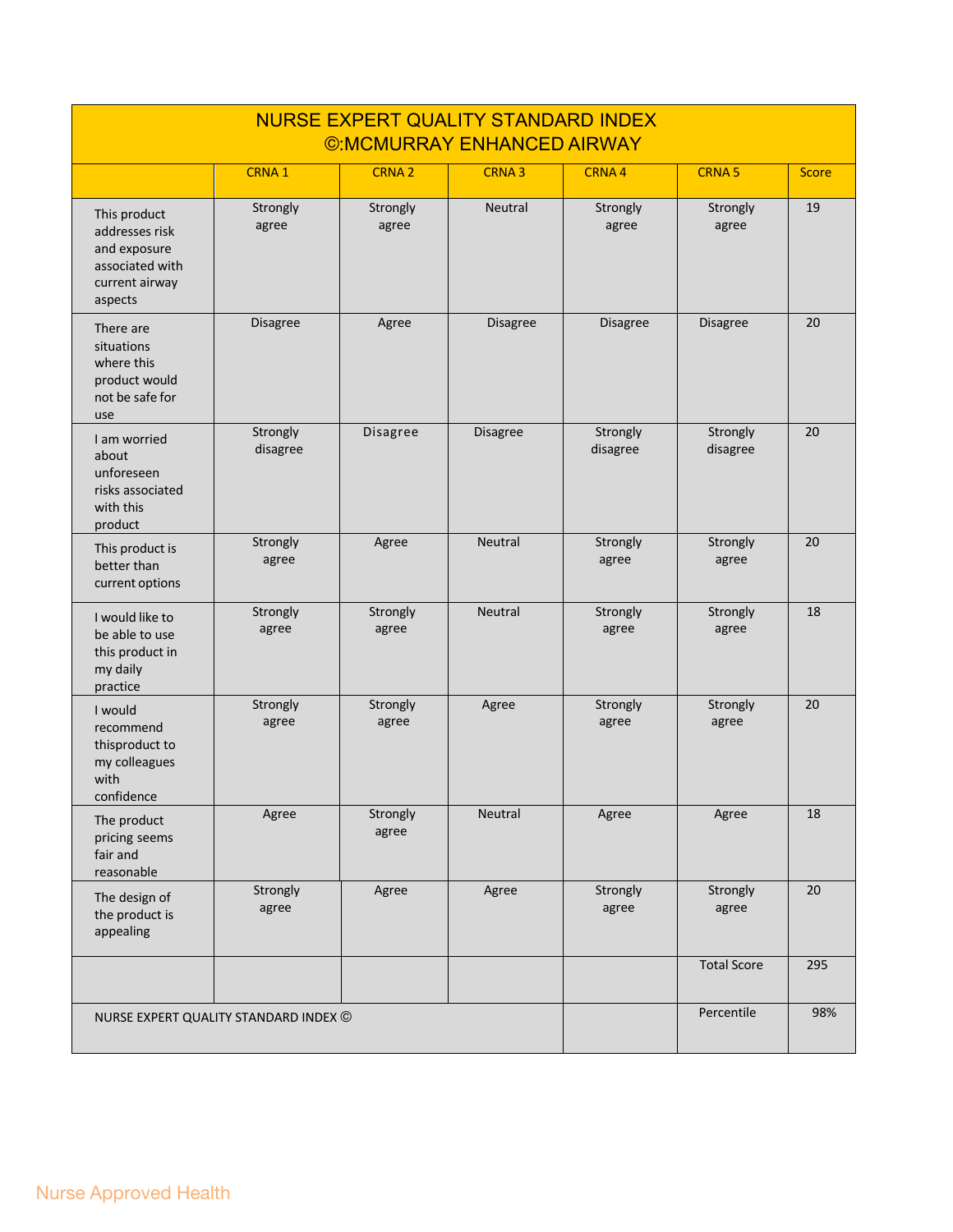# SUMMARY

All the CRNA Experts were enthusiastic about the McMurray Enhanced Airway filling a gap in the tools they use to keep patients ventilated during surgery. They found the MEA intuitive, fast, and easy to use to maintain a patent airway and minimize respiratory distress. They described the MEA material as flexible and longer than the oral airway; thus, able to manage redundant distal pharyngeal tissue and maintain a patent airway. The other features the CRNA Experts liked were the cushioned bite block to avoid dental damage or severing the device, the flange to keep the device in place, and the interoperability of the MEA with a Manual Resuscitator/Ambu bag and other ventilation devices. Repeatedly, the CRNA Experts appreciated the time saving value of the MEA because their hands were free from chin lift/jaw thrust maneuvers. This feature was underscored as value added by the CRNA Experts who don't have a large staff to assist during procedures.

CRNA Experts reported value in the use of the MEA to create airway patency in deep sedation cases. A solution like the MEA for patients who are older, obese or who have apnea might avoid the more affordable ambulatory surgery procedures. The CRNA Experts reported that using the MEA resulted in faster operating room turnaround, shorter post-operative patient recovery, and reduced opioid use compared with the use of LMAs or intubation for general anesthesia. Other patient benefits that were reported by the CRNA Experts included lower risks associated with accessing and maintaining a patent airway, avoidance of surgical fires, and lower risk for dental damage, jaw pain and dislocation. CRNA Experts were enthusiastic about recommending the MEA to colleagues and report that colleagues liked that the MEA eliminated the need for chin lift or jaw thrust maneuvers, which often lead to clinician fatigue and provider hand pain.

There was a recommendation from the CRNA Experts that may require attention. Several CRNA Experts wanted smaller and larger sizes of the MEA to use for pediatric patients or patients with unusually large airways.

The CRNA Experts revealed five explicit patient-use cases where the MEA was a clear first-line choice of treatment over current available industry options or off-label products.

#### **Patient Use Cases**

- + Patients with a BMI greater than 25
- + Surgical cases with heavy facial hair, distorted facial or tissue structure of the face and neck
- + Patients with a history of Sleep Apnea
- + Patients who have signed a DNI (Do Not Intubate)
- + Patients in need of positive pressure ventilation (PPV), as the MEA easily attaches to the Ambu bag or anesthesia circuit.

These conclusions were made using qualitative and quantitative methods with expert Certified Registered Nurse Anesthetists and validated via the Nurse Expert Quality Index (NEQSI) survey. The MEA met the quality standards for the distinguished Nurse Approved Certification for Usability, Safety and Preference